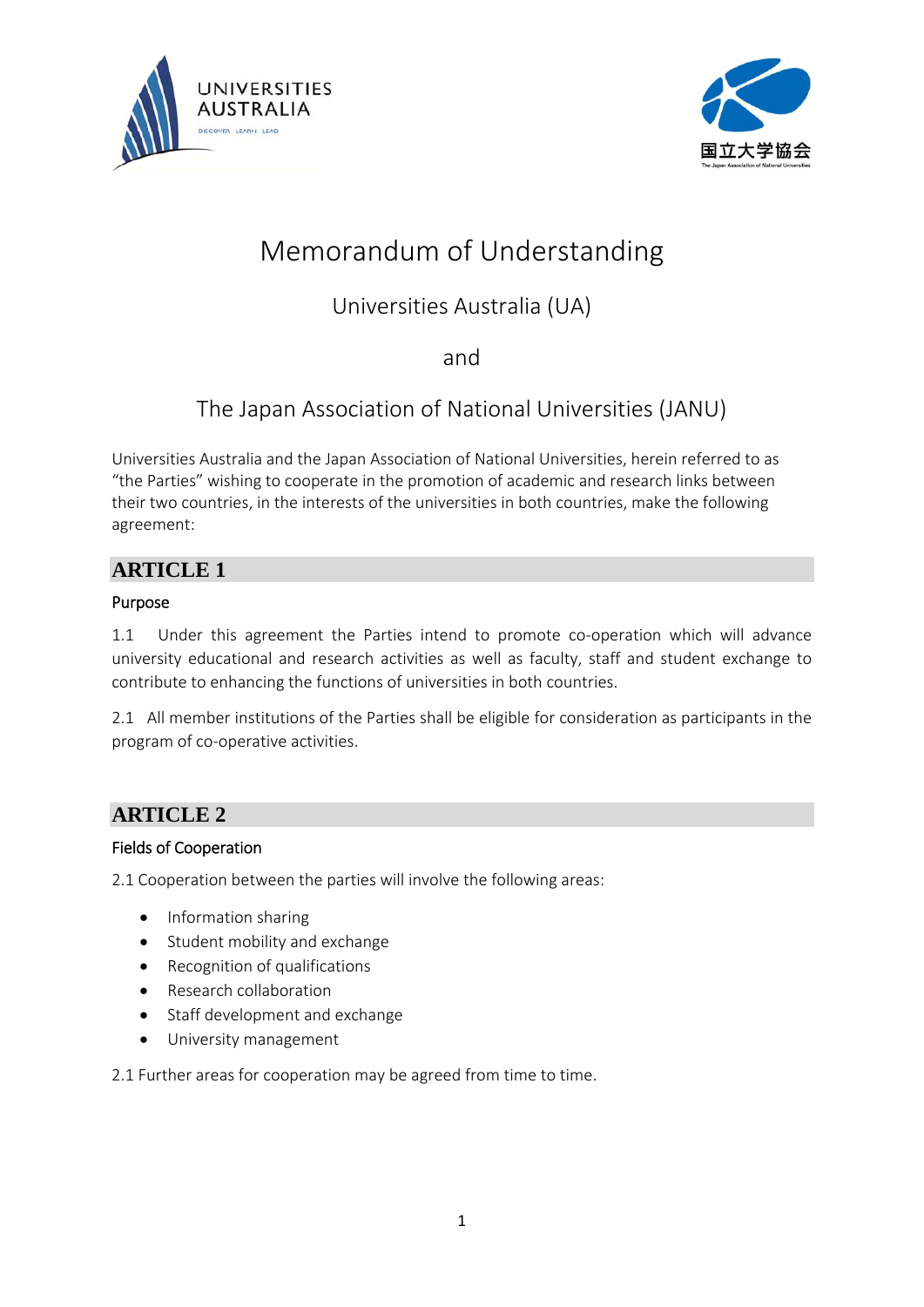



## **ARTICLE 3**

## Implementation

3.1 To implement this agreement, Parties will establish a Joint Working Group. The Joint Working Group will develop a program of activities for cooperation under this agreement referred to as the "Work Plan". This Work Plan will be updated as needed. The Joint Working Group will meet annually via teleconference or in person to discuss progress against the Work Plan.

## **ARTICLE 4**

## Duration

4.1 This Agreement enters into effect from the date it is signed for a period of five years. Following this period, it will remain in force until one of the Parties requests otherwise, it can be amended with the consent of both Parties.

Either Party may withdraw from the arrangement at any time following written notification of the other Party. A Party intending to withdraw from the arrangement must provide the other Party with twelve months' notice of its intention to withdraw.

This Agreement is executed in Japanese and in English; copies in either language have equal validity.

Date: 03/09/2015

Ms. Anne‐Marie Lansdown Deputy Chief Executive

Professor Dr. Kyosuke Nagata Vice President

Universities Australia

Japan Association of National Universities

Attachments:

\* Work Plan

\* Recognition of Academic Qualifications between Australia and Japan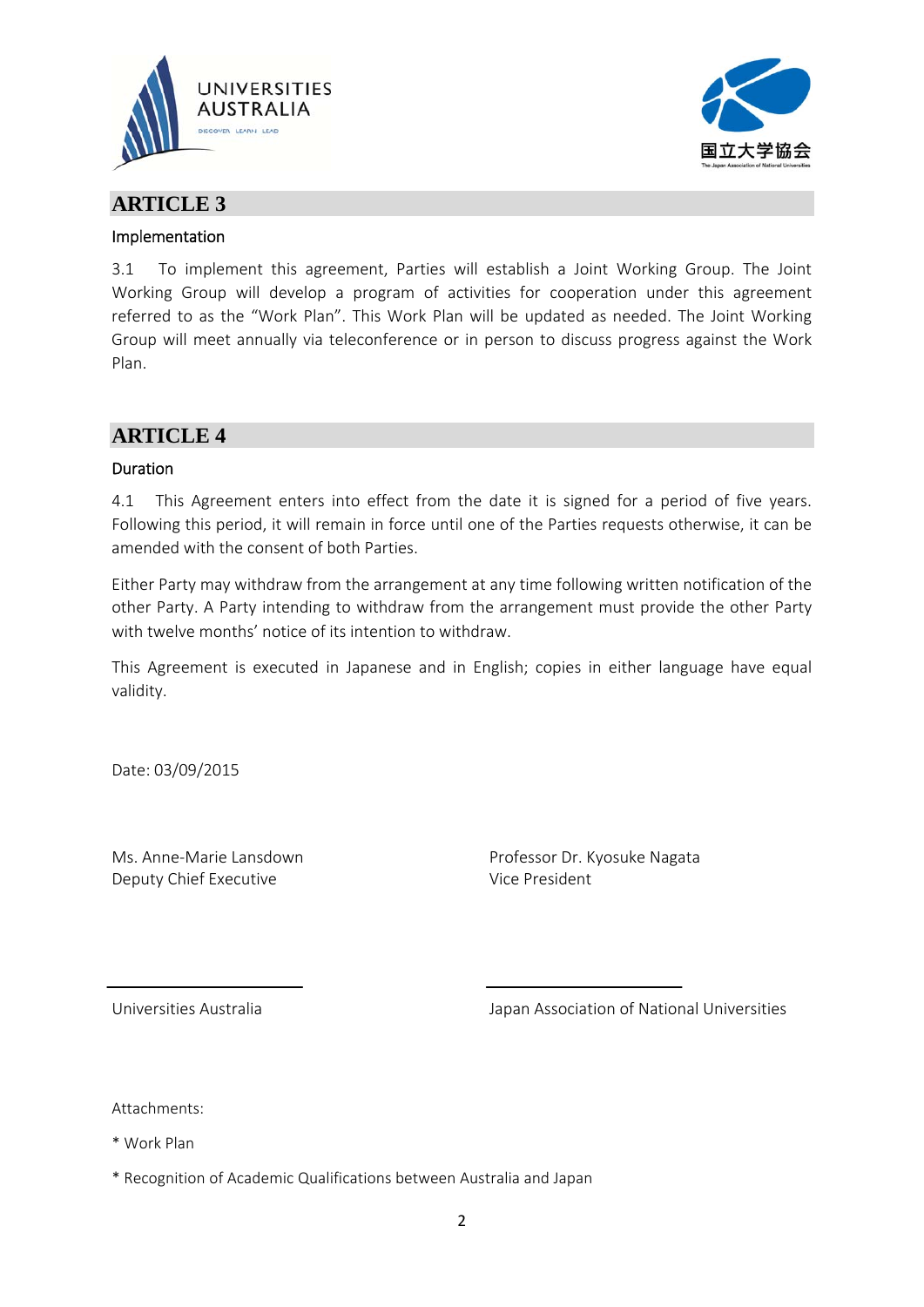



# Work Plan

# for the implementation of the

# Memorandum of Understanding between

# Universities Australia (UA)

## and

## The Japan Association of National Universities (JANU)

Universities Australia and the Japan Association of National Universities, herein referred to as "the Parties" agree to execute a Work Plan to implement the Memorandum of Understanding signed on 03/09/2015.

The Work Plan consists of activities aimed at promoting academic and research collaboration that will be jointly implemented by the Parties and their members.

## Item 1: Information Sharing

The Parties agree to meet annually via teleconference or in person to share information about the current higher education environment in their respective countries and will report on progress against this Work Plan.

## Item 2: Student Mobility and Exchange

The Parties agree to discuss options and promote opportunities for increasing two‐way student mobility, aligned with relevant government programs such as Australia's New Colombo Plan and Japan's Tobitate Young Ambassador Program.

The Parties agree to consider the development and promotion of "best practice" models for joint and double degree and cotutelle programs for Australian/Japan partnerships.

## Item 3: Recognition of Qualifications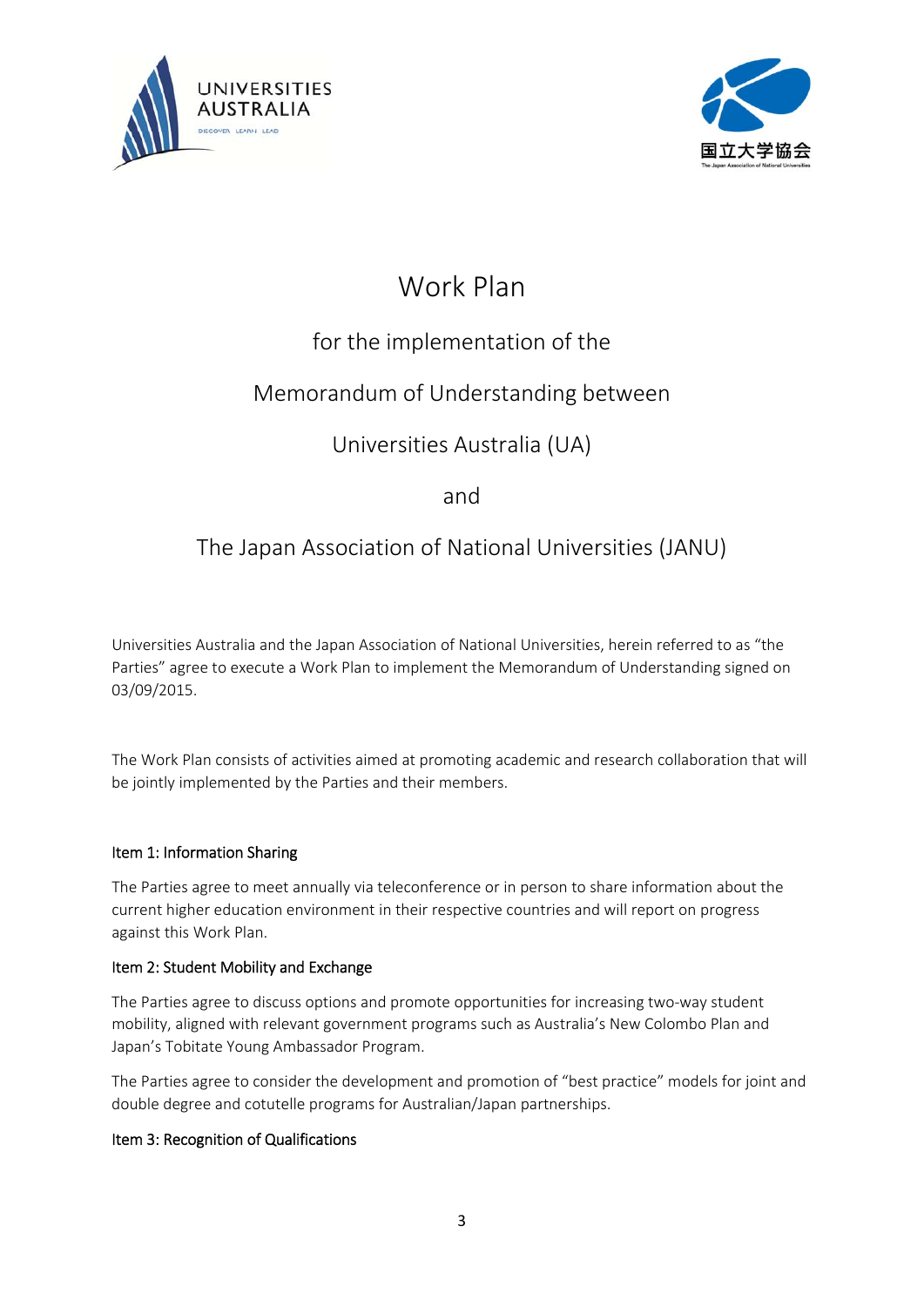



The Parties agree on and will promote the recognition of periods of study, nationally recognised higher education awards – or their equivalents – and other higher education qualifications granted by a competent authority of one of the two countries in order to promote study in the higher education institutions in the partner country.

### Item 4: Research Collaboration

The Parties will consider options for building on existing collaboration and exchange to facilitate greater research cooperation between the two countries.

### Item 5: Staff Development and Exchange and University Management

The Parties will consider developing and implementing a joint staff and faculty development program with a focus on middle management and administration in university international offices, to support closer university partnerships and increased exchange and collaboration.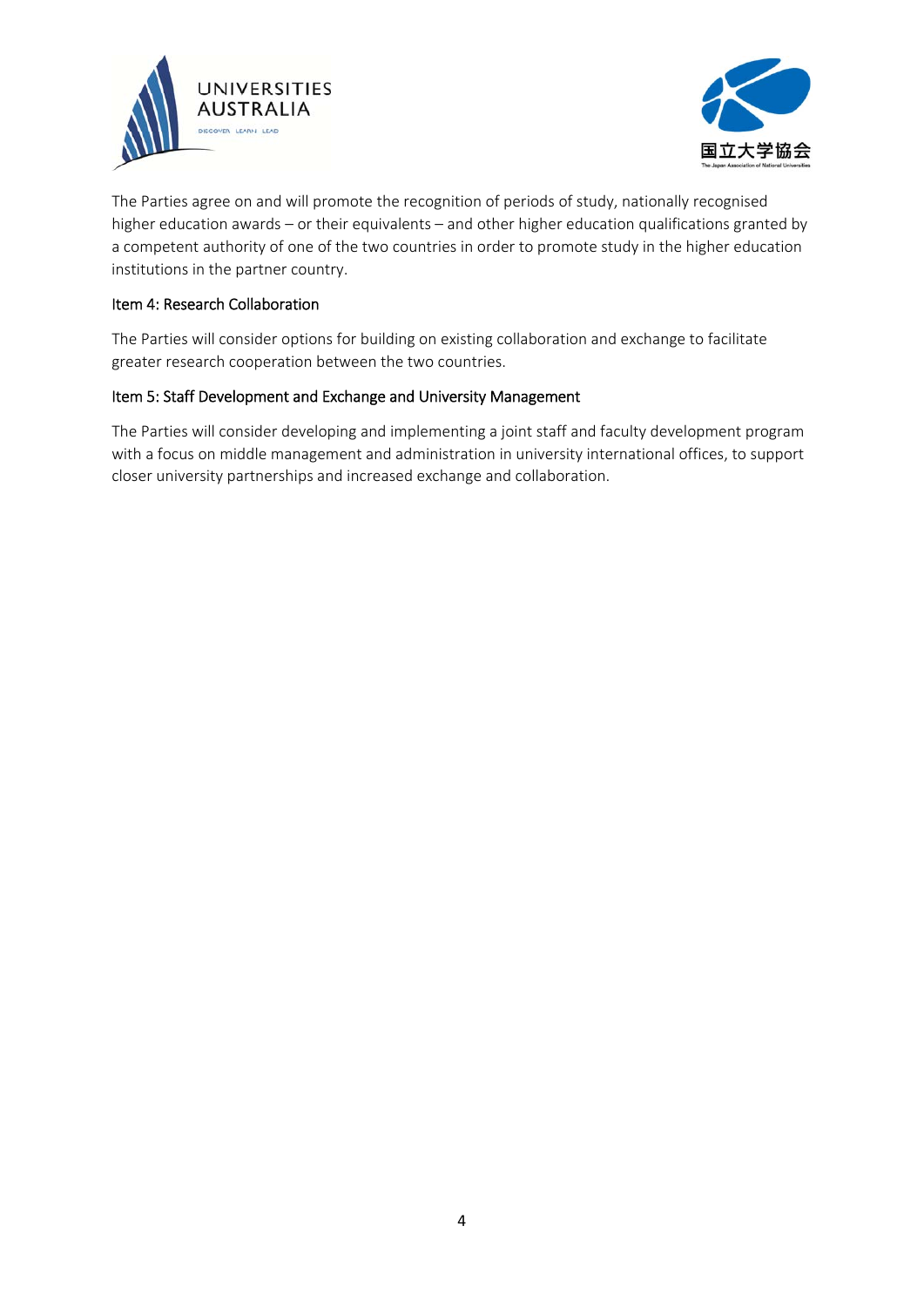



# Recognition of Academic Qualifications

# between Australia and Japan

This agreement is designed to support further mobility between the partner countries and thereby partly implement the ideals expressed in the Memorandum of Understanding between Universities Australia (UA) and the Japan Association of National Universities (JANU), herein referred to as "the Parties", concluded on 03/09/2015.

The Parties, taking into account the tradition of cooperation and exchange that exists between Australian and Japanese higher education institutions, the desirability of encouraging mobility by students in each of the two countries and the fact that the professions are regulated by specific national legislation, have agreed the following points:

## Article 1

## Objective of the Agreement

The objective of the agreement is to encourage the recognition of periods of study and nationally recognised higher education qualifications granted by a competent authority in one of the two countries in order to promote study in higher education institutions of the partner country (as defined in Article 2.2 below)

## Article 2

## Application

2.1 This Agreement applies to:

- ‐ students who hold higher education awards and qualifications that were acquired in their country of origin;
- students who have undertaken periods of study in their country of origin and have not completed the full cycle of studies necessary for granting of a qualification, but have nevertheless been officially recognised by examination or certificate issued by a competent authority certifying that these studies were completed satisfactorily. Such periods of study may be recognised by the institutions of the recipient country and lead to the granting of advanced standing exempting students from the need to undertake courses of like learning outcomes delivered by the receiving institution.

In both cases the program in which students may enrol will be determined by the competent academic authorities. Advanced standing for prior studies will be granted for programs within a similar field of study or similar field of professional training.

## 2.2 This Agreement covers:

- In Japan, all institutions which are members of JANU.
- ‐ In Australia, all institutions that are members of UA.

The list of Australian and Japanese institutions covered by this Agreement is at Annex 1.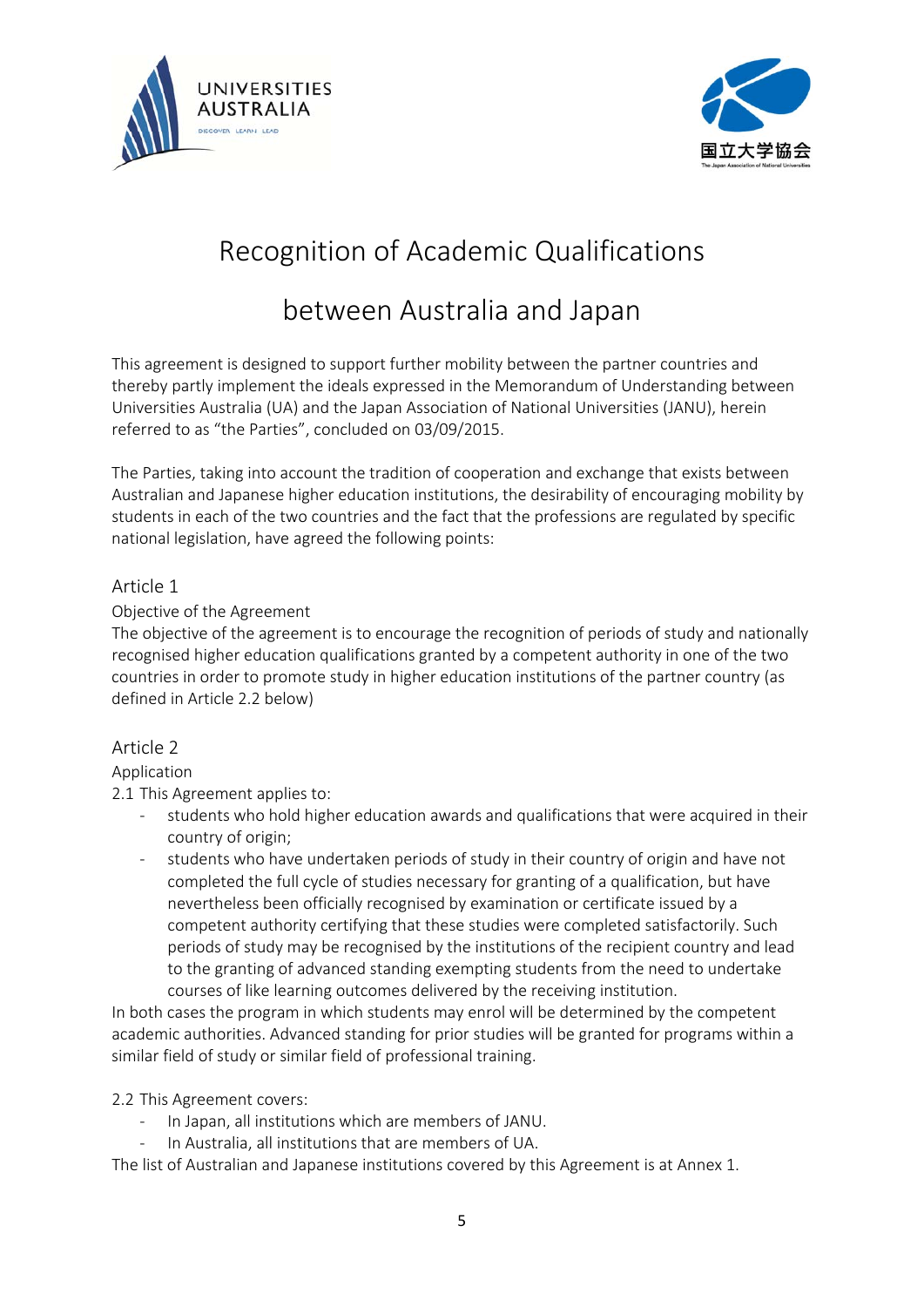



This Agreement is based on respect for the principle of institutional autonomy applying in the higher education systems of both Australia and Japan.

## Article 3

Higher education qualifications awarded in Australia and Japan as well as the organisation and structure of the higher education systems of the two countries are presented in Annex 2.

## Article 4

Entry by the holders of Australian qualifications to Japanese higher education institutions

The Parties acknowledge that in determining the eligibility to study, Japanese institutions will determine the required qualifications, academic achievement and prerequisite knowledge according to their own policies and in accordance with the conditions applied to Japanese students.

4.1 Access to undergraduate studies (Bachelor level)

‐ A student holding an Australian Senior Secondary Certificate of Education, accompanied by evidence of an appropriate tertiary admissions rank or other evidence of his/her acceptance into an undergraduate program in Australia may enrol in the first year of studies at a Japanese university.

4.2 Access to postgraduate studies (Master level)

- ‐ The Australian Bachelor Degree requiring four or more years of full‐time study may be considered as corresponding to the acquisition of the Japanese Bachelor Degree (学士 号).
- ‐ The Australian Bachelor Degree requiring three or more years and less than four years of full-time study may be considered as corresponding to the acquisition of the Japanese Bachelor Degree (学士号), on condition that the revision of the Ordinance of Ministry of Education, Culture, Sports, Science and Technology(MEXT), Japan has been implemented, and the revised Ordinance has come into force.
- The holder of an Australian Bachelor Degree may enrol in the first year of a Master Degree program in his/her field of study under the same conditions as apply to Japanese students, subject to consideration of the student's academic record.

4.3 Access to postgraduate studies (Doctoral level)

The Australian Masters Degree may be considered as corresponding to the acquisition of the Japanese Master Degree (修士号). The holder of an Australian Masters Degree may admitted to a doctoral program under the same conditions as apply to Japanese students, subject to consideration of the student's academic record and the proposed research area.

4.4 Entry with advanced standing to the intermediate years of program of study is based on the requirements presented in Article 6 below.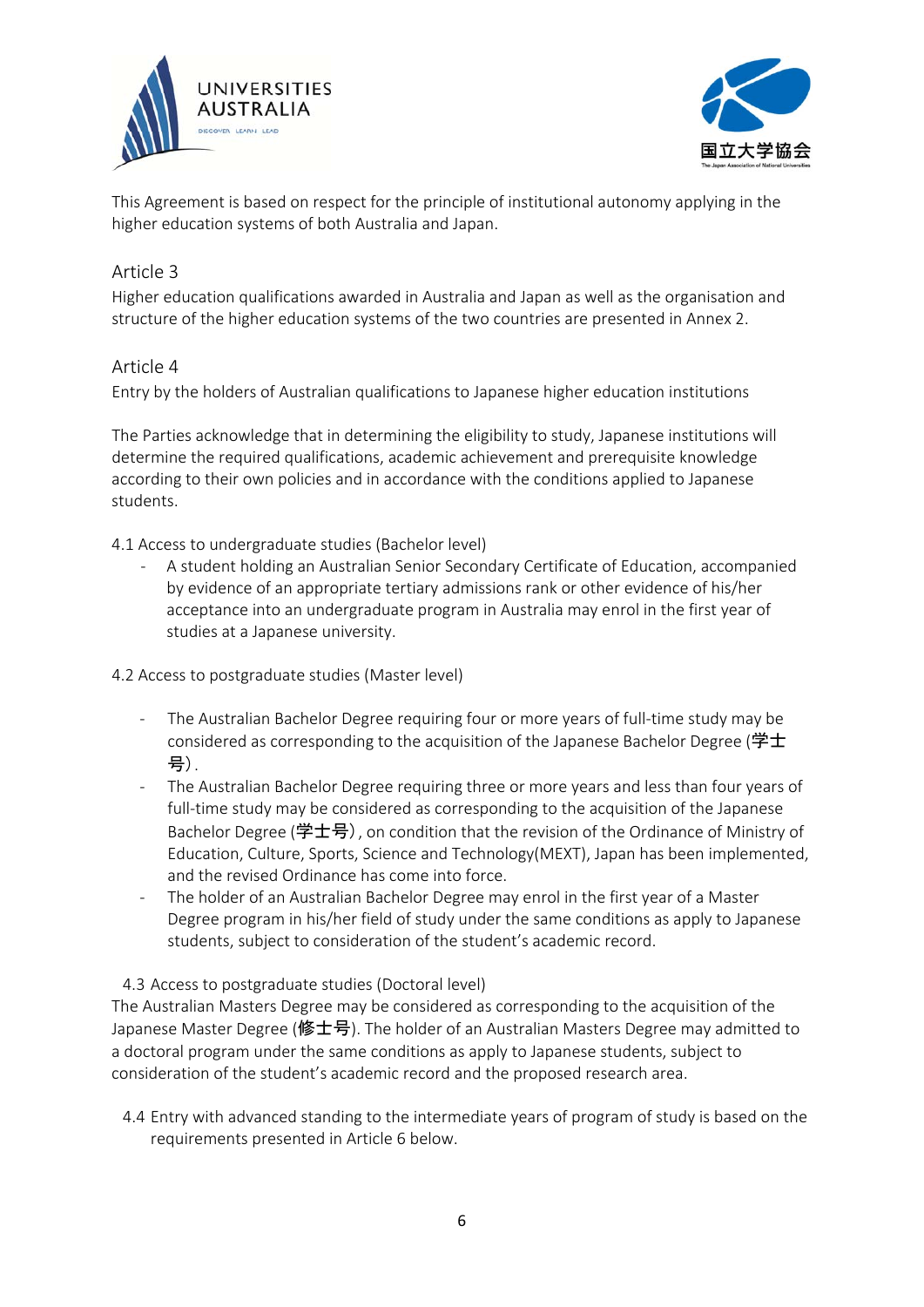



Article 5

Entry by the holders of Japanese qualifications to Australian higher education institutions.

The Parties acknowledge that in determining the eligibility to study, Australian institutions will determine the required qualifications, academic achievement and prerequisite knowledge according to their own policies and in accordance with the conditions applied to Australian students.

5.1 Access to undergraduate studies (Bachelor level)

The holder of the Japanese Upper Secondary School Certificate of Graduation (高等学 校) may be admitted to a Bachelor Degree program subject to consideration of the student's academic record.

5.2 Access to postgraduate studies (Master level)

The holder of a Japanese Bachelor Degree (学士号) may be admitted to a Masters Degree program in his/her field of study under the same conditions as apply to Australian students, subject to consideration of the student's academic record.

5.3 Access to postgraduate studies (Doctoral level)

The holder of a Japanese Master Degree (修士号) or another Award at Master level granted on completion of a program designed to establish the Award holder's aptitude for research may enrol in a doctoral program in his/her field of study under the same conditions as apply to Australian students, subject to consideration of the student's academic record.

5.4 Entry with advance standing to the intermediate years of program of study is based on the requirements presented in Article 6 below.

## Article 6

6.1 Upon application by the student concerned, higher education institutions in either country may grant students advanced standing for acquired credits and/or successfully completed periods of higher education study which have not led to the award of a qualification and which were undertaken in the other country. This will usually be done on the basis of a system of credits.

6.2 The competent authority in terms of the recognition of periods of study for the purposes of advanced standing is the higher education institution at which the student intends to study.

## Article 7

Japanese and Australian institutions may develop partnership arrangements to offer both joint and double degrees.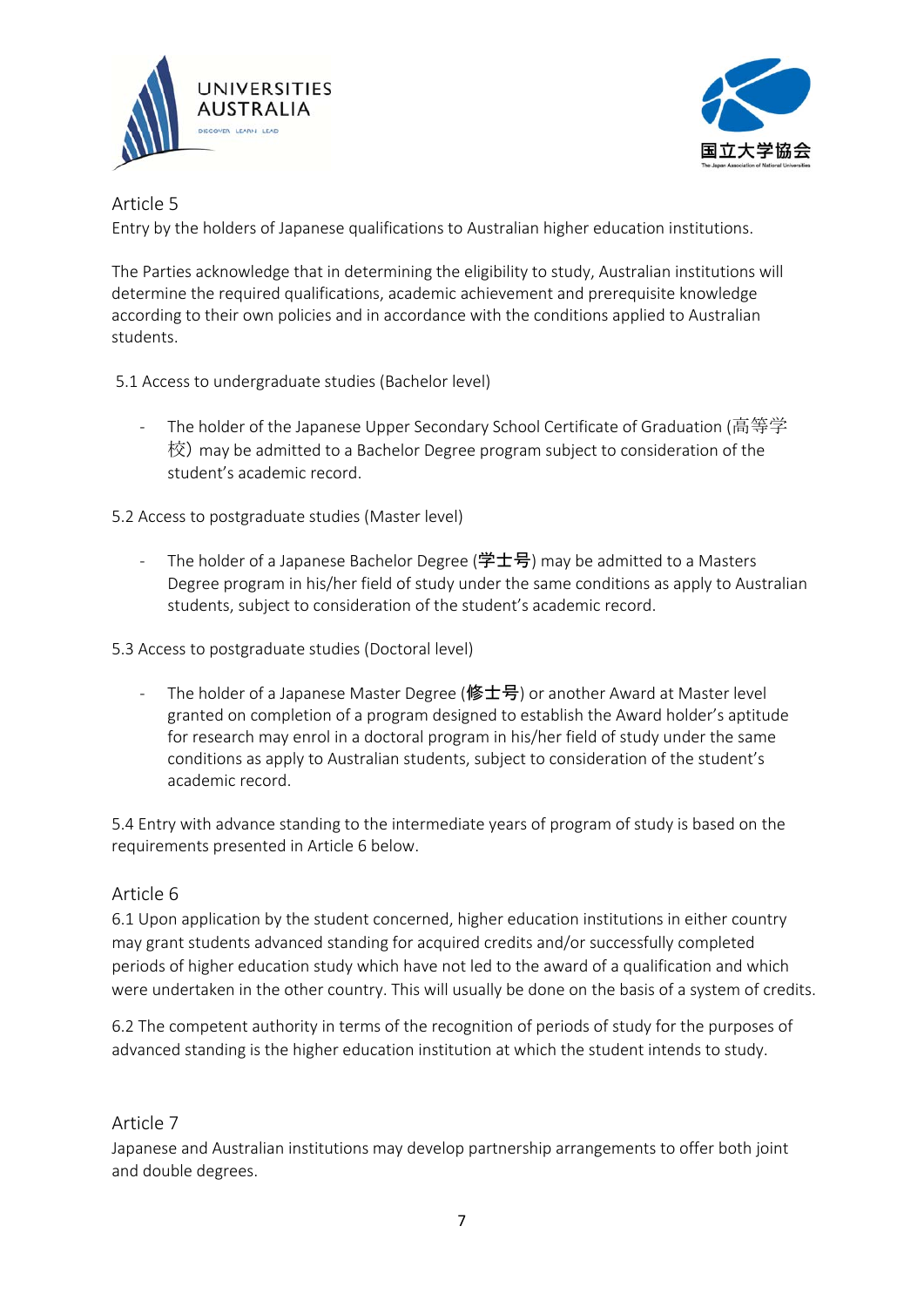



Article 8

The two parties undertake to keep each other informed about the operation of their respective systems of higher education and of any changes to higher education policy in their respective countries.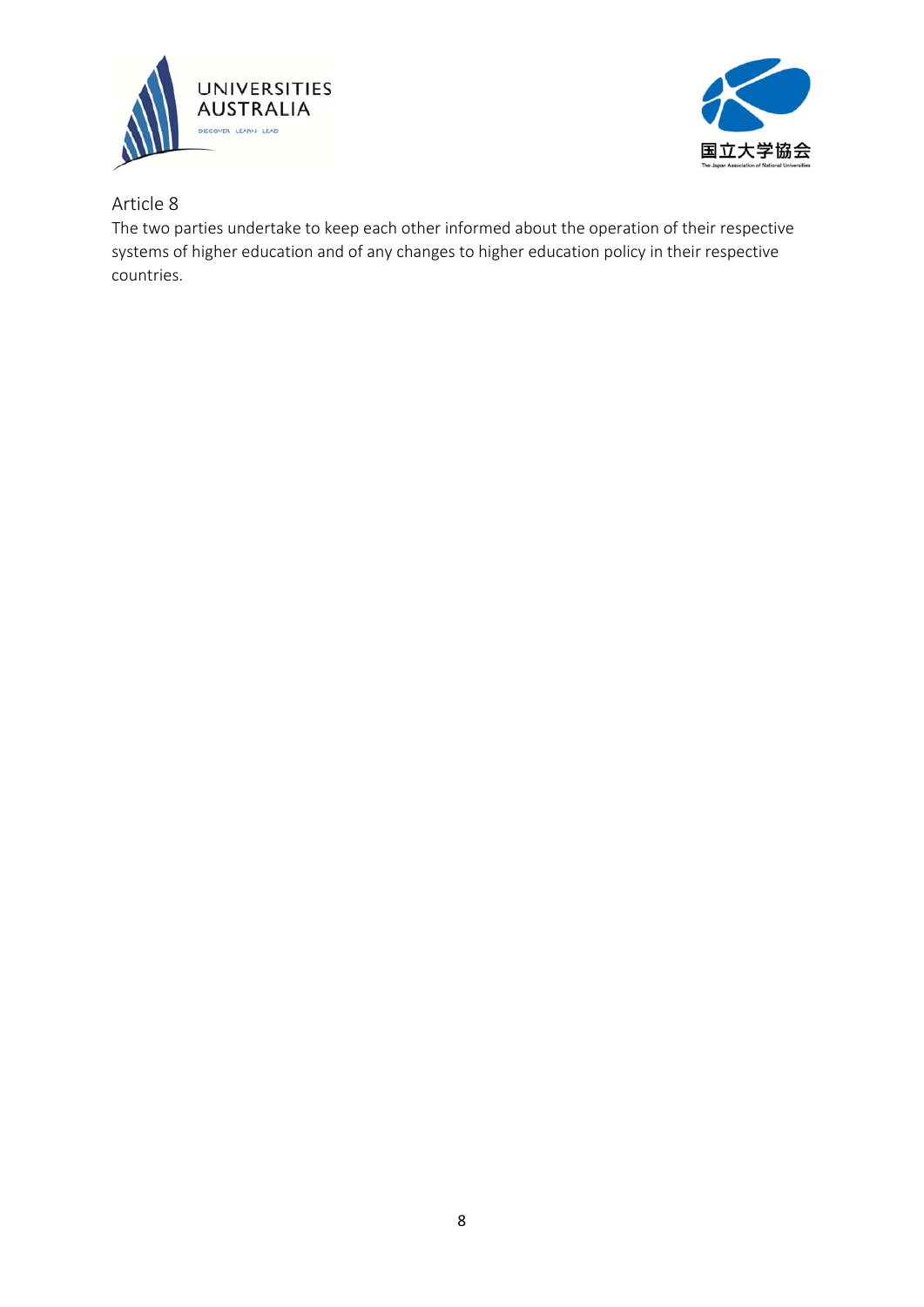



## A: Australia

- Australian Catholic University
- Bond University
- Charles Darwin University
- Charles Sturt University
- **•** CQUniversity
- Curtin University
- Deakin University
- Edith Cowan University
- **•** Federation University Australia
- Flinders University
- **•** Griffith University
- James Cook University
- La Trobe University
- **•** Macquarie University
- Monash University
- Murdoch University
- Queensland University of Technology
- RMIT University
- Southern Cross University
- Swinburne University of Technology
- The Australian National University
- The University of Adelaide
- The University of Melbourne
- The University of New England
- The University of New South Wales
- The University of Newcastle
- The University of Notre Dame
- The University of Queensland
- The University of Sydney
- The University of Western Australia
- University of Canberra
- University of South Australia
- University of Southern Queensland
- University of Tasmania
- University of Technology Sydney
- University of the Sunshine Coast

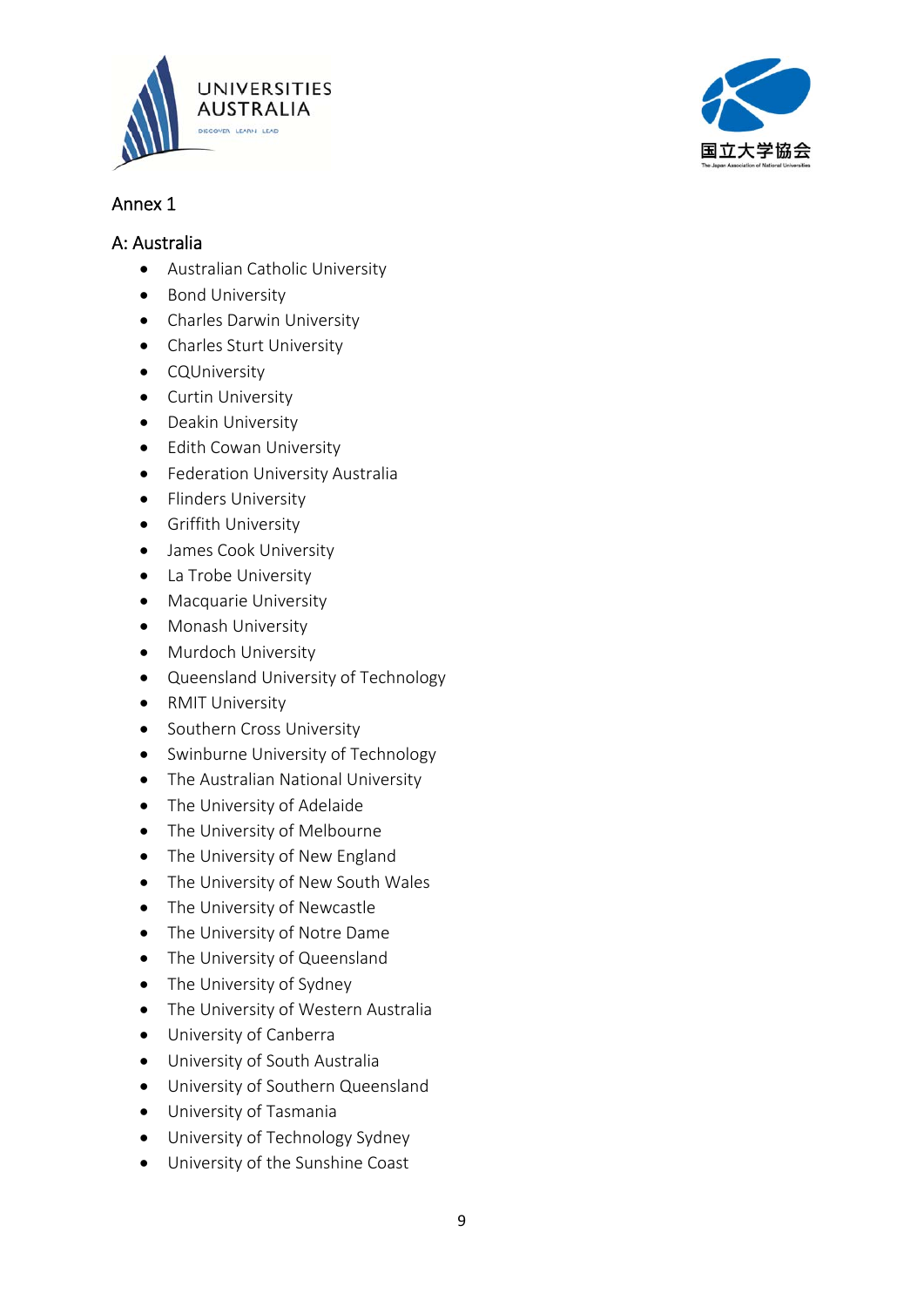



- University of Western Sydney
- University of Wollongong
- Victoria University

## B: Japan

- **•** Hokkaido University
- Hokkaido University of Education
- Muroran Institute of Technology
- Otaru University of Commerce
- Obihiro University of Agriculture and Veterinary Medicine
- Asahikawa Medical University
- Kitami Institute of Technology
- **•** Hirosaki University
- Iwate University
- Tohoku University
- Miyagi University of Education
- Akita University
- Yamagata University
- **•** Fukushima University
- The University of Tokyo
- Tokyo Medical and Dental University
- Tokyo University of Foreign Studies
- **•** Tokyo Gakugei University
- Tokyo University of Agriculture and Technology
- Tokyo University of the Arts
- Tokyo Institute of Technology
- Tokyo University of Marine Science and Technology
- **•** Ochanomizu University
- The University of Electro-Communications
- **•** Hitotsubashi University
- National Graduate Institute for Policy Studies
- Ibaraki University
- University of Tsukuba
- Tsukuba University of Technology
- Utsunomiya University
- **•** Gunma University
- Saitama University
- **•** Chiba University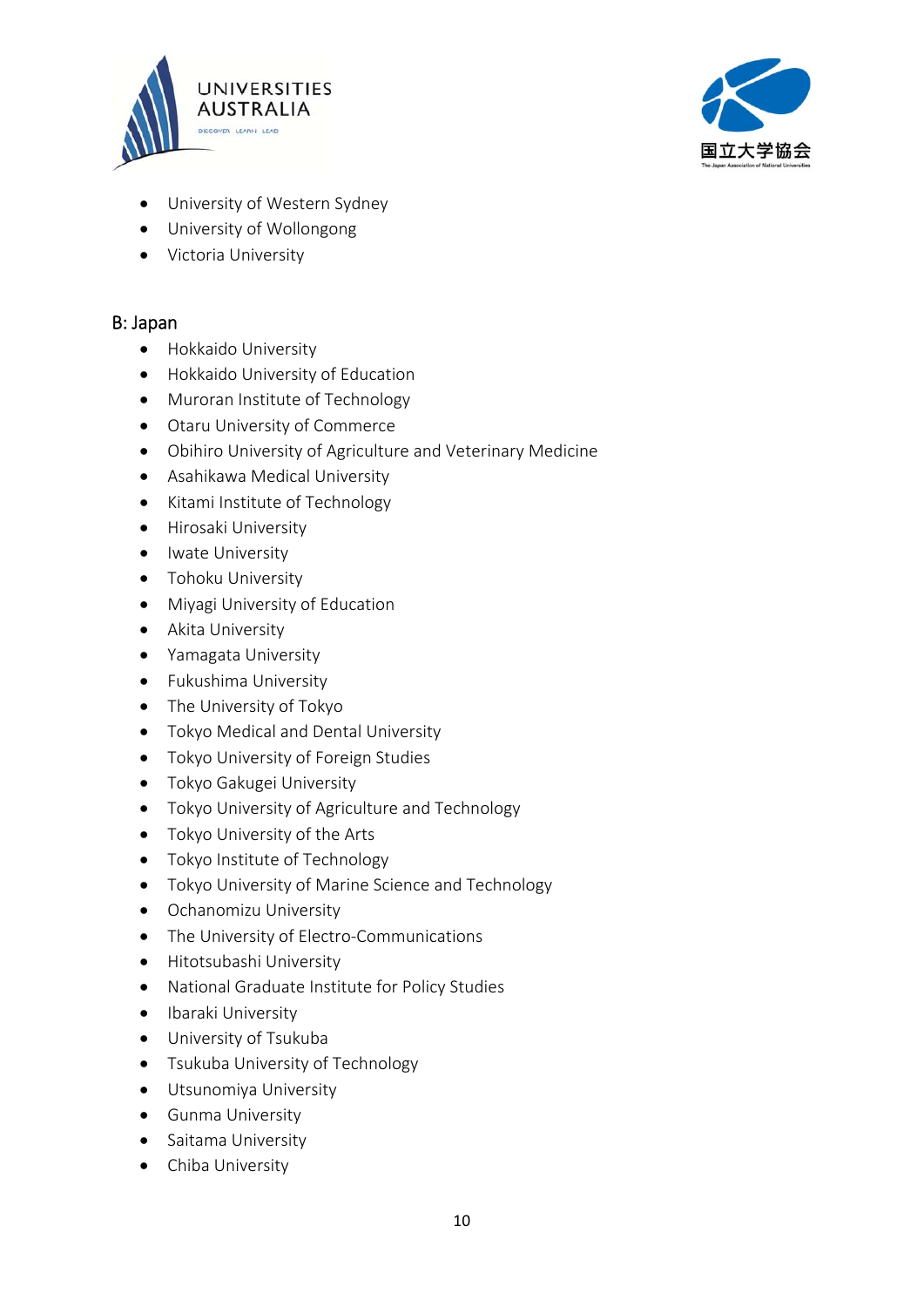



- Yokohama National University
- The Graduate University for Advanced Studies
- Niigata University
- Nagaoka University of Technology
- Joetsu University of Education
- University of Yamanashi
- Shinshu University
- University of Toyama
- Kanazawa University
- Japan Advanced Institute of Science and Technology
- University of Fukui
- **•** Gifu University
- Shizuoka University
- Hamamatsu University School of Medicine
- Nagoya University
- Aichi University of Education
- Nagoya Institute of Technology
- Toyohashi University of Technology
- Mie University
- Shiga University
- Shiga University of Medical Science
- Kyoto University
- Kyoto University of Education
- Kyoto Institute of Technology
- **•** Osaka University
- Osaka Kyoiku University
- Hyogo University of Teacher Education
- Kobe University
- Nara University of Education
- Nara Women's University
- Nara Institute of Science and Technology
- Wakayama University
- **•** Tottori University
- Shimane University
- Okayama University
- **•** Hiroshima University
- Yamaguchi University
- **•** Tokushima University
- Naruto University of Education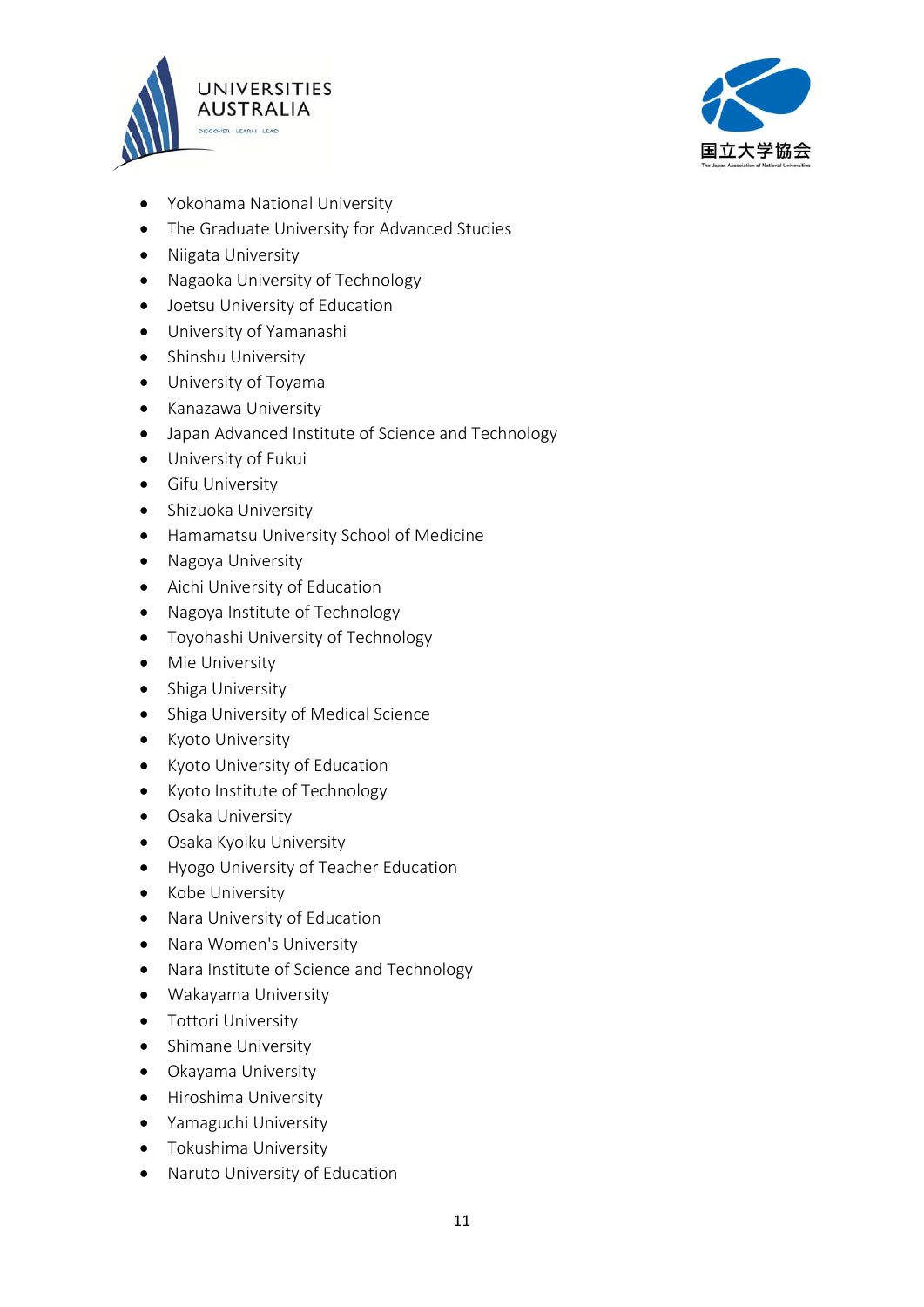



- Kagawa University
- Ehime University
- Kochi University
- Fukuoka University of Education
- Kyushu University
- Kyushu Institute of Technology
- Saga University
- Nagasaki University
- Kumamoto University
- Oita University
- University of Miyazaki
- Kagoshima University
- National Institute of Fitness and Sports in Kanoya
- University of the Ryukyus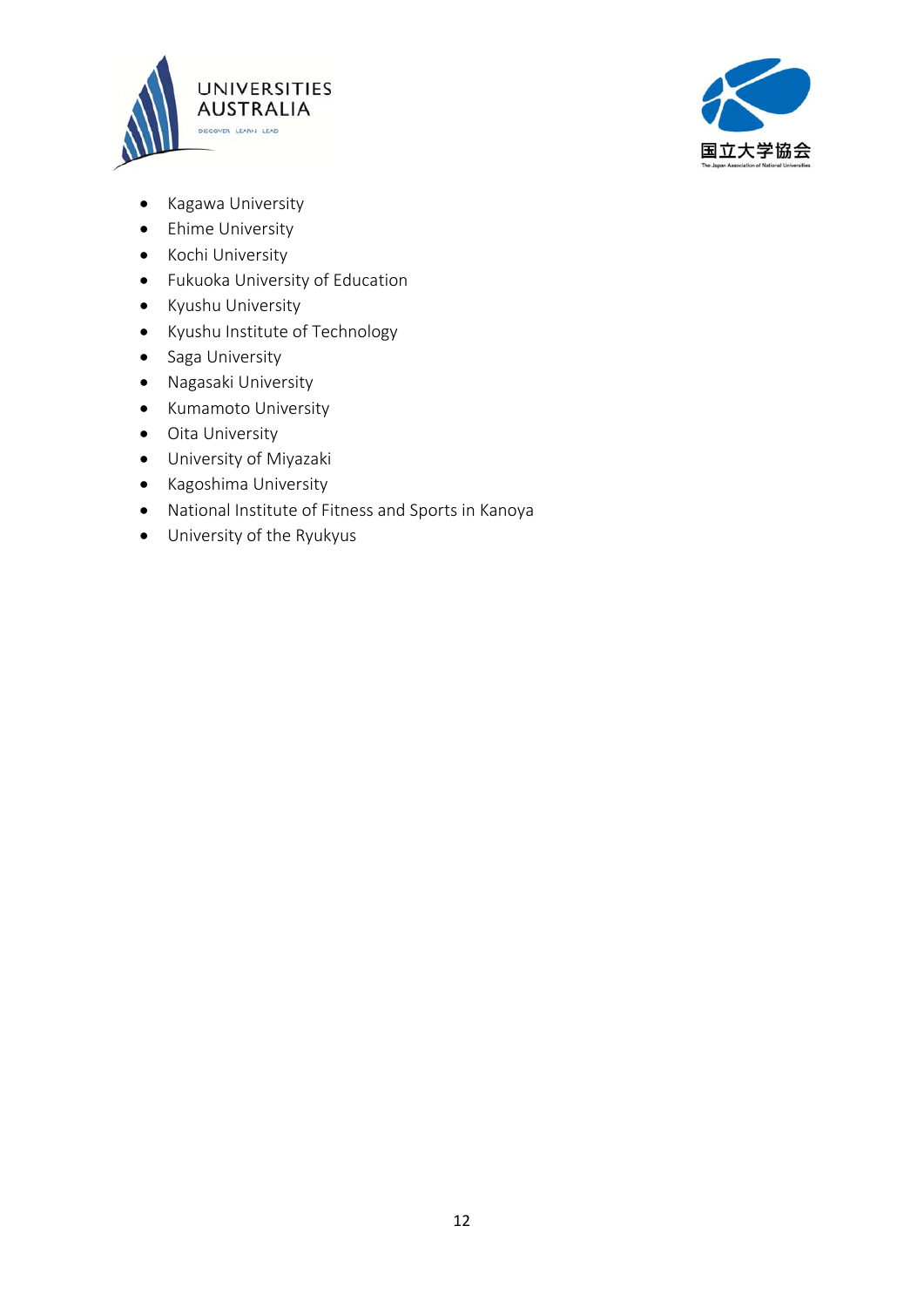



## Annex 2

## A: Australia

## **1. Qualifications in the Australian Qualifications Framework**

This Agreement covers the following qualifications in the Australian Qualifications Framework (AQF):

Senior Secondary Certificate of Education; Diploma; Associate Degree/Advanced Diploma; Bachelor Degree; Graduate Certificate; Graduate Diploma; Masters Degree; Doctoral Degree.

Note that accredited AQF qualifications may be issued by:

- ‐ universities
- Other self-accrediting higher education institutions
- ‐ Non‐self‐accrediting higher education institutions approved by the Tertiary Education Quality Standards Agency

AQF qualifications have the same status, regardless of the awarding institution.

## **2. Organisation of Studies**

The Australian Qualifications Framework is based on outcomes and function and is not an accumulative model/framework.

## *Senior Secondary Certificate of Education*

The Senior Secondary Certificate of Education is a generic title: the specific name of the qualification is determined by the State or Territory making the Award. The Senior Secondary Certificate of Education is a multi‐purpose qualification and the learning outcomes are consistent in all States and Territories. Universities may determine an individual student's admission on the basis of their final academic senior secondary education results based on the final examinations in some States, or a combination of continuous assessment and final examinations in others.

## *Diploma*

The Diploma is awarded in both the higher education and vocational education and training (VET) sectors, in the VET sector it is a competency-based qualification, but higher education institutions offer a range of programs at this level.

The purpose of the Diploma qualification is to qualify individuals who apply integrated technical and theoretical concepts in a broad range of contexts to undertake advanced skilled or paraprofessional work and as a pathway for further learning.

Diploma graduates can continue to further education in the higher education sector with up to one year of credit granted towards a related Bachelor degree program.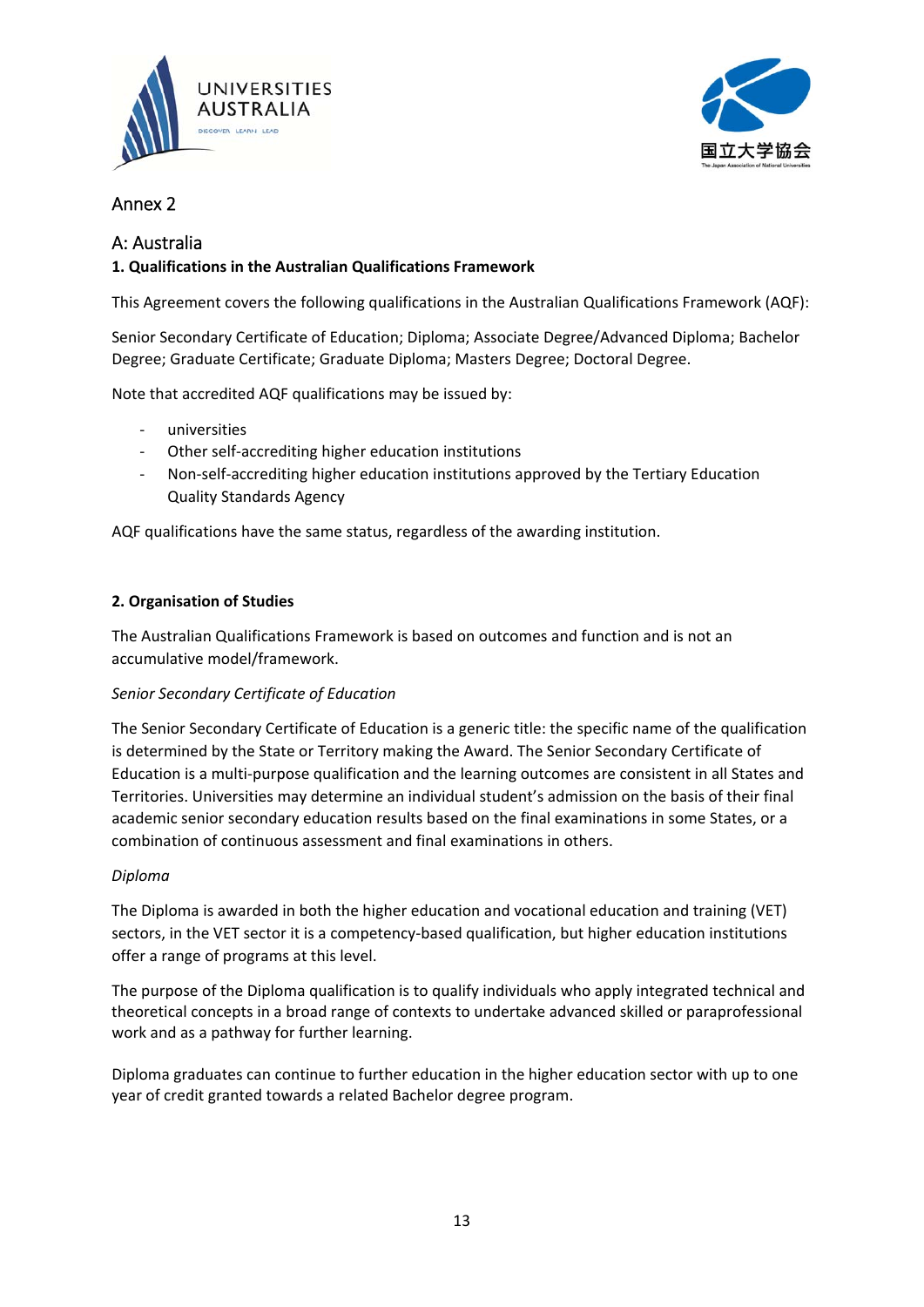



## *Associate Degree/Advanced Diploma*

The Associate Degree provides the foundational underpinnings of one or more academic disciplines. It typically articulates with full credit into a Bachelor Degree in the same field, but is also an qualification in its own right.

The Advanced Diploma is at the same level as the Associate Degree and is awarded in both the higher education and the VET sectors.

As with Diplomas, Advanced Diplomas are typically more vocational and content‐specific than the various degree programs.

Advanced Diploma graduates can continue to further education in the higher education sector with between one and two years of credit granted in a related Bachelor Degree program. Associate Degree graduates can continue to further education with usually one-and-a-half to two years of credit granted towards a related Bachelor Degree program.

#### *Bachelor Degree*

The structure of the Bachelor Degree depends on the subject area studied and on the department/faculty concerned. The Bachelor Degree provides initial preparation for professional careers and postgraduate study. It commonly requires three years of full‐time study or the part‐time equivalent. A number of Bachelor Degrees are four or more years in duration. Apart from Honours Degrees (see below) this is most common in professional education, where additional time may be required to prepare students to operate in a professional context. Bachelor Degrees in professional fields including law and medicine may be offered as graduate entry programs, requiring three or four years of study following a Bachelor Degree in another discipline.

#### *Bachelor Honours Degree and Degrees with Honours*

In most disciplines a Bachelor Honours Degree typically adds an additional year of study to a Bachelor Degree on the basis of outstanding academic achievement in the Bachelor Degree program. The additional year normally involves specialised study in one subject involving research and the submission of a thesis. This is often referred to as an "Extension Honours" program.

In some disciplines a Degree with Honours may be awarded to a student completing a regular Bachelor Degree course of four years or more, for example, in engineering or law, with a record of superior achievement. In some cases additional courses and/or designated subject options may be required for the degree with Honours. This is often referred to as an "Embedded Honours" program.

Only a small minority of undergraduate students are awarded with Honours. The holder of a Bachelor Honours Degree may be admitted to the second year of a Master Degree program, subject to consideration of the student's academic record. Honours graduates with First Class Honours or Second Class Honours (Upper Division) are in principle eligible to gain direct admission to Doctoral programs, without completing a Masters degree.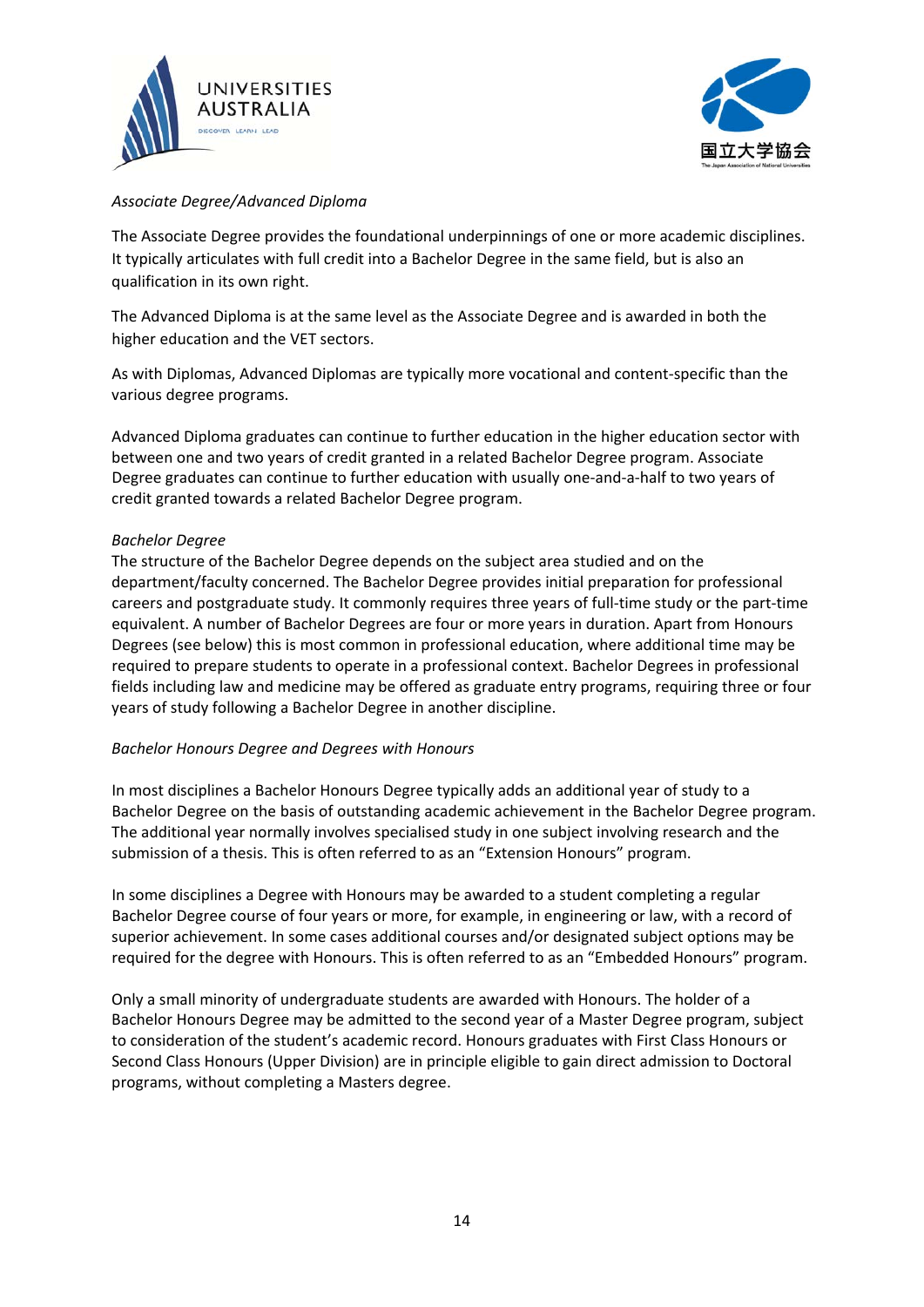



## *Graduate Certificate and Graduate Diploma*

Graduate Certificates and Gradate Diplomas are generally designed for specific professional purposes, either the broadening of skills and knowledge already gained in an undergraduate program, or developing skills and knowledge in a new professional area.

Although the duration of program may vary, the typical requirement is one semester of full‐time study for the Graduate Certificate and two semesters of full-time study for the Graduate Diploma.

Entry is normally based on successful completion of a Bachelor Degree but other pathways are available, usually involving a combination of sub‐bachelors qualifications and work experience.

Graduate Certificate and Graduate Diploma graduates can continue to further education in the higher education sector and credit may be granted towards a related Masters Degree program.

#### *Masters Degree*

The Masters Degree has three distinct forms: Research; Coursework and Extended. Research Masters are centred on a single large research project and are intended to prepare a student for research and scholarship careers. Coursework Masters focus on specific unit courses at a higher level than offered in Bachelor Degrees, and are often undertaken to enhance professional practice. Extended Masters contain elements of both research and coursework, typically serve as graduate entry pathways to some professions, and take up to twice as long to complete as the other Masters Degrees.

#### *Doctoral Degree*

The Doctoral Degree represents the highest level of postgraduate study. In Australia, the Doctoral Degree most commonly undertaken is the research doctorate or the Doctor of Philosophy (PhD) which usually involves a searching review of literature, experimentation or other systematic approach to the relevant body of knowledge. This qualification recognises a substantial original contribution to knowledge in the form of new knowledge or significant and original adaptation, or application and interpretation of existing knowledge. It normally requires three years full-time study following a Masters or Bachelor Honours Degree (First Class or Second Class, upper division).

Requirements for the professional doctorate are similar, but include significant professional practice either prior to and/or as part of the program, and have research outcomes that advance professional practice rather than deepen a field of knowledge.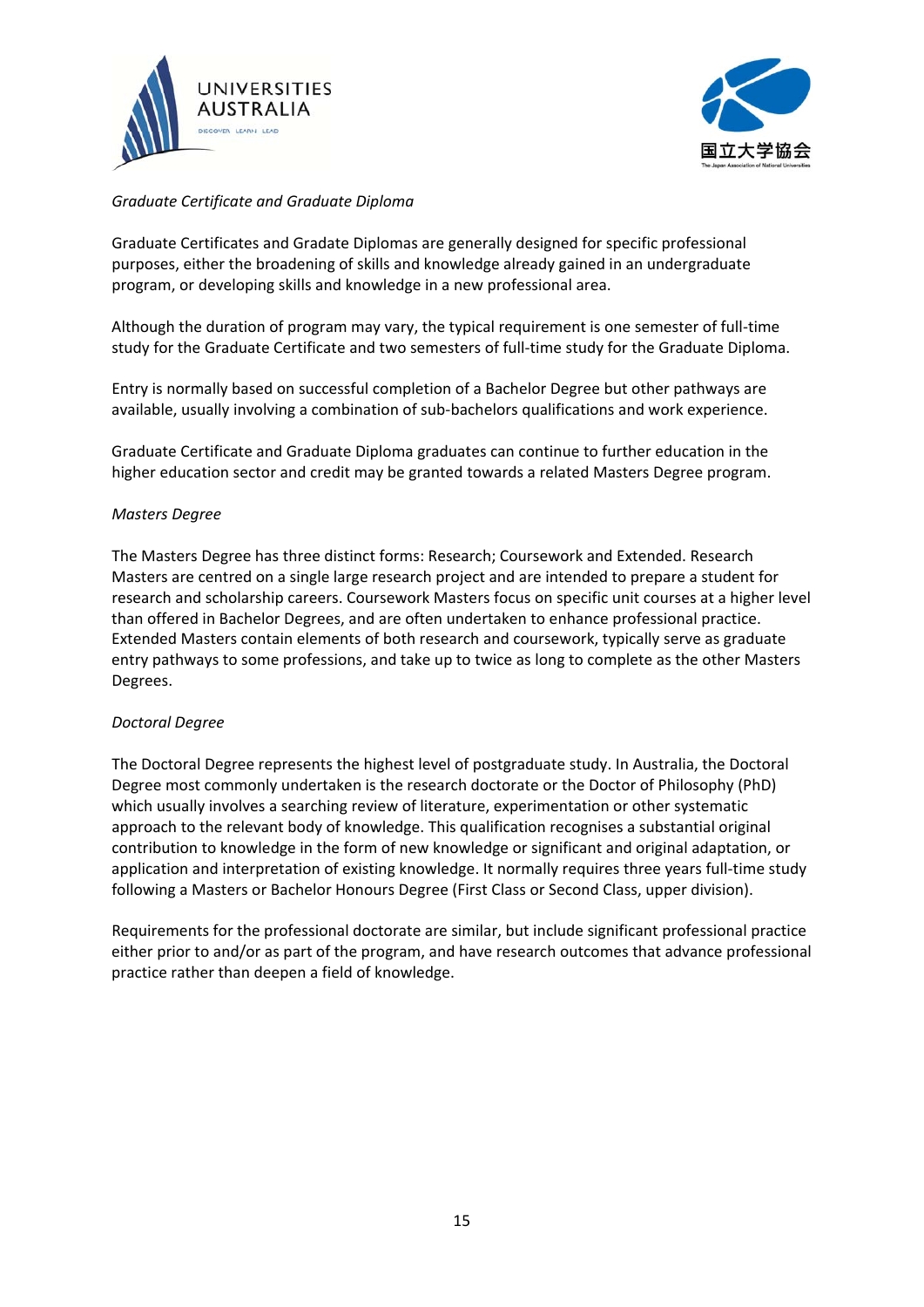



## B: Japan

## **1. The Japanese higher education system**

Japanese universities are divided into three categories according to their founding entities: national universities originally founded by the national government (today each national university's founding entity is its respective national university corporation); public universities founded by local governments or public university corporations; and private universities founded by educational corporations. There are also other types of higher education institutions, such as colleges of technology providing five‐year practical and creative education designed to prepare students to seek professional careers immediately after graduation, as well as advanced courses of special training schools (specialized vocational training colleges) aiming to develop skills necessary for professional or daily lives and increase literacy.

## **2. Types of higher education institutions and degrees they award**

## 2.1. Types of higher education institutions and degrees

*‐ Universities and graduate schools*

Universities and graduate schools award bachelor's, master's, doctoral, and professional degrees to their graduates.

Universities award bachelor's degrees to students upon their completion of bachelor's programs. After that, master's degrees and doctoral degrees are conferred on students who have completed master's programs and doctoral programs, respectively. In addition, professional degrees, which are equivalent to master's degrees, are awarded to students at the time of their completion of professional graduate programs.

Universities may award doctoral degrees to individuals who are recognized as having the same academic ability as those who have passed the doctoral thesis review and examinations that their graduate schools conduct and who have earned doctoral degrees, regardless of whether they have actually enrolled in doctoral programs.

## *‐ Junior colleges*

Junior colleges confer on their graduates associate degrees.

Qualifications of Post‐Secondary Non‐University Education

*‐ Colleges of technology*

Colleges of technology award the title of Associate to their graduates.

*‐ Professional Training College (Specialized Training College, Postsecondary School)*

Those who have completed the professional training college (specialized training college, postsecondary school) approved by the Minister of Education, Culture, Sports, Science and Technology may qualify as holders of the Diploma or Advanced Diploma.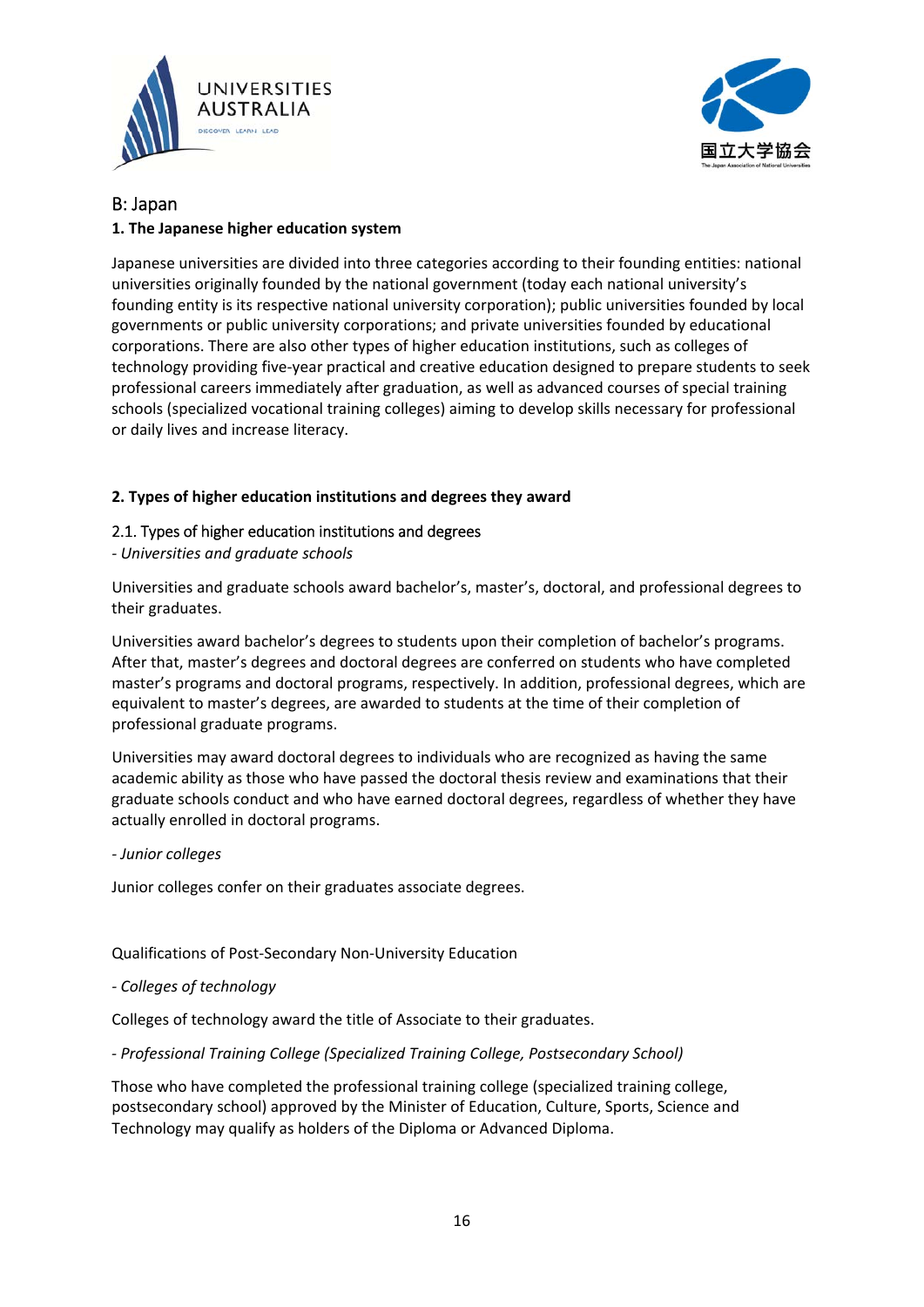



## 2.2. Awarding of degrees by the National Institution for Academic Degrees and University Evaluation (NIAD‐UE)

NIAD‐UE awards bachelor's degrees to learners who have, after graduating from a junior college, a college of technology or a professional training college, acquired academic credits to fulfill the prescribed requirements according to the NIAD‐UE's criteria and have sufficient academic attainments in the particular disciplinary field. Credits can be earned by participating in an undergraduate program at a university in Japan as a non‐matriculated student or in a NIAD‐UE approved advanced program offered by a junior college or a college of technology. NIAD‐UE evaluates applicants' academic ability by examination of earned academic credits and a submitted work such as thesis, work of art or musical performance.

NIAD‐UE awards bachelor's, master's, and doctoral degrees to those who successfully complete a program at the NIAD‐UE recognized educational institutions which have been established by ministers other than the Minister of Education, Culture, Sports, Science and Technology and provide education equivalent to a university undergraduate program or a graduate school's master's or doctoral program. NIAD‐UE evaluates applicants academic ability by examination of earned academic credits. Applicants for master's and doctoral degrees are required to defend their theses.

## 2.3. Standard periods necessary for earning a degree

Bachelor's degree: 4 years

Master's or professional degree: 2 years after earning a bachelor's degree

Doctoral degree: 5 years after earning a bachelor's degree

## 2.4. Requirements for graduation and program completion

#### (1) Bachelor

To graduate from bachelor's programs, students are required to study in a university for at least four years and obtain 124 credits or more.

## (2) Master

To complete master's programs, students are required to study in a graduate school for at least two years (or one year for students with outstanding achievements), obtain 30 credits or more, receive necessary research guidance, pass the review of their master's theses or research results concerning specific themes as well as relevant examinations, depending on the purposes of the graduate programs they are enrolled in.

## (3) Professional

To complete professional degree programs, students are required to study in a professional graduate school for at least two years, obtain 30 credits or more, and attend other relevant courses.

(4) Doctoral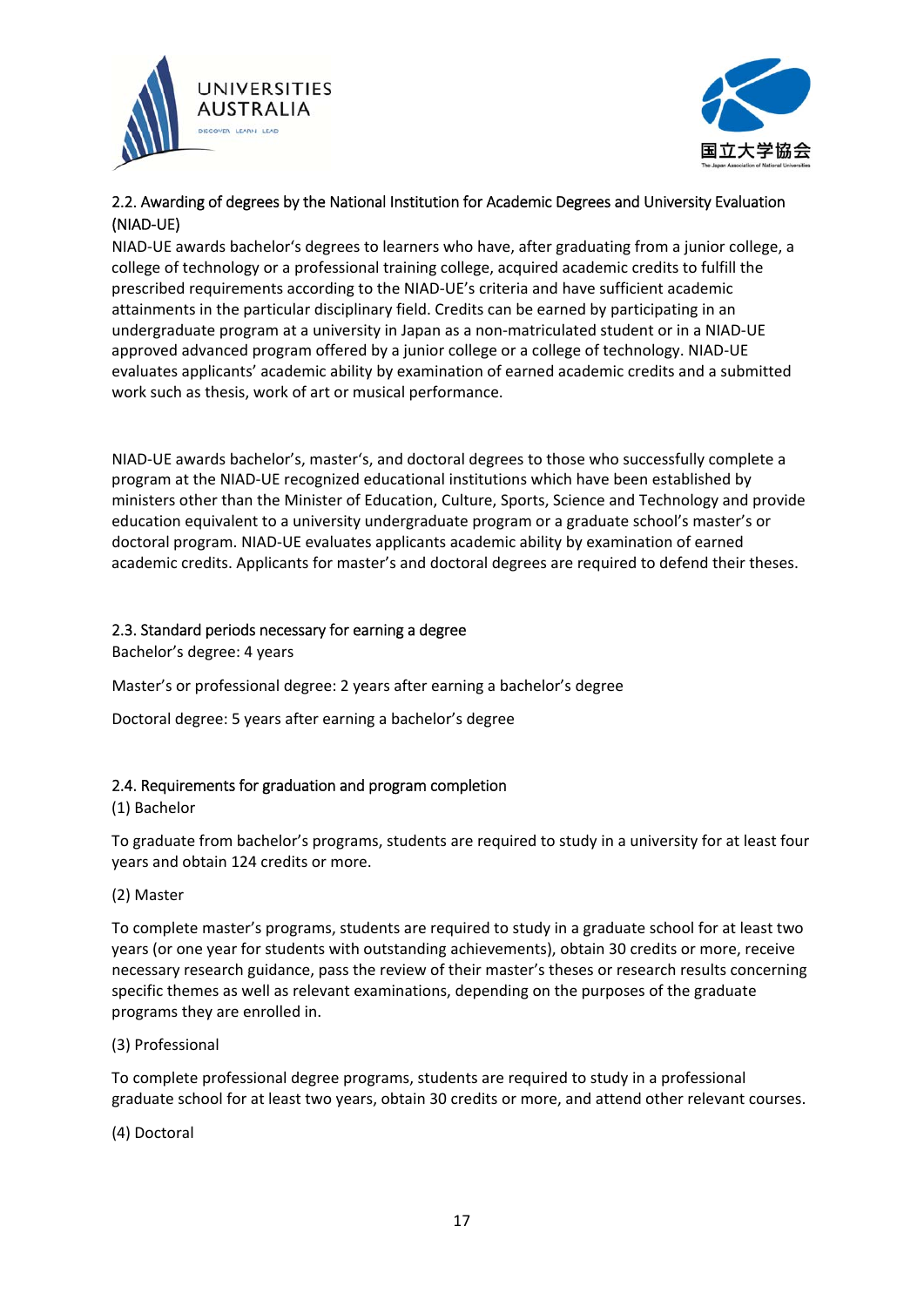



To complete doctoral programs, students are required to study in a graduate school for at least five years (or three years for students with outstanding achievements), obtain 30 credits or more, receive necessary research guidance, and pass the review of their doctoral theses and relevant examinations.

## 2.5. Requirements for earning a credit

For each course, 45 class hours of study is calculated as one credit.

## **3. Admission qualifications**

In Japan, qualifications necessary for entering universities are set forth by such laws as the School Education Law. Each university recruits students on the basis of the admission standards that it set in compliance with the university admission qualifications stipulated by said laws.

## 3.1 Qualifications for entering universities

Those who have completed 12 years of school education, such as graduates from high schools or secondary schools, are eligible to enter universities. However, those with particularly outstanding qualities are recognized as eligible for university admission after completing 11 years of school education.

Described below are details of qualifications of eligible individuals.

- (1) Those who have graduated from high schools or secondary schools
- (2) Those who have completed the advanced courses of special needs school or the third year of the colleges of technology
- (3) Those who have completed 12 years of school education overseas
- (4) Those who have passed a 12‐year education equivalency examination given overseas
- (5) Those who have completed schools for children of foreign nationals in Japan which are designated as being equivalent to overseas high schools
- (6) Those who have completed school education at overseas education institutions that are designated as equivalent to high school
- (7) Those who have completed the advanced courses of designated special training schools
- (8) Those who have completed schools, etc. that were founded under Japan's pre‐war education system
- (9) Those who hold overseas university admission qualifications such as the International Baccalaureate, the Abitur, and French baccalauréat
- (10) Those who have completed 12 years of school education in schools for children of foreign nationals in Japan that are authorized by international accrediting organizations (WASC, CIS, ACSI)
- (11) Those who have passed the high school equivalency examination (former university entrance qualification examination)
- (12) Those who have completed 12 years of school education in high schools etc. and have been admitted as a result of an individual university's own selection procedures